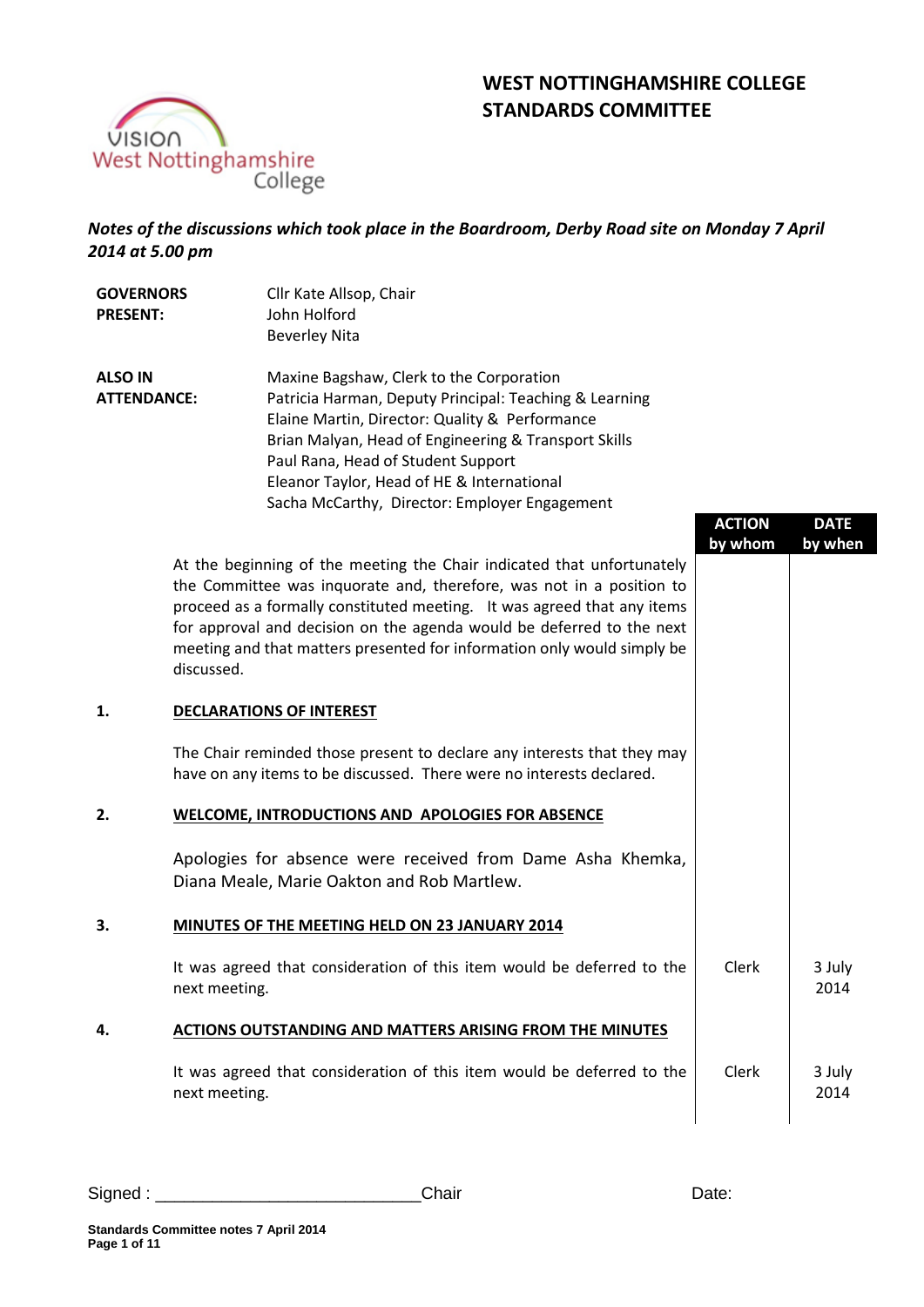#### **5. DEPUTY PRINCIPAL'S REPORT**

The Deputy Principal introduced her written report and drew members` attention to a number of items:

1) A level changes

- Changes to A levels were introduced in September 2013 that ended January exams for both AS (Year 1), and A2 (Year 2) students. AS students now sit all external exams in May/June rather than taking some of these in January. This has, therefore, increased the number of exams that students take as part of the summer exam series. It has also removed the opportunity of a second attempt for students who would re-sit exams in the summer previously taken in January.
- A2 students who wish to re-sit any units that they took as part of their AS year, now have to wait until May/June of their second year to re-sit prior to the A2 exams.
- In order to prepare students for the changes, a number of strategies were introduced prior to the start of the 2013/14 academic year:
	- a) Full explanation of the exam changes as part of the initial advice and guidance process prior to offering a place on the course.
	- b) Internal exams were held for AS and A2 students over a week in February 2014 to provide a realistic exam opportunity under full exam conditions under external exam invigilators. There was 99% attendance for the exams, indicating that the students took this opportunity seriously.
	- c) Training has been provided for staff on exam marking, providing feedback to students including exam techniques and strategies.
	- d) Generic exam technique issues were identified following the exam marking and tutorials are planned on improving exam performance, eg answering as instructed, decoding questions, time management, etc.
	- e) Poorly performing students were referred to the Achievement Coaches for personal support.
- Changes to A levels planned for September 2015 will end the current system of AS and A2 as separate qualifications and reintroduce A levels with all exams at the end of the two year course. It is also planned for existing AS levels to be retained as stand alone courses, but results will not count towards full A levels. It is, therefore, unlikely that centres will offer AS qualifications.
- Strategies relating to the change for September 2015 include:
	- a) Emphasis on initial advice and guidance for students and parents regarding the commitment necessary over two years of study, including greater emphasis on clear planning for progression following A levels.
	- b) Revisions to schemes of work and lesson plans to reflect the need to develop higher level skills of analysis and evaluation over the two year period.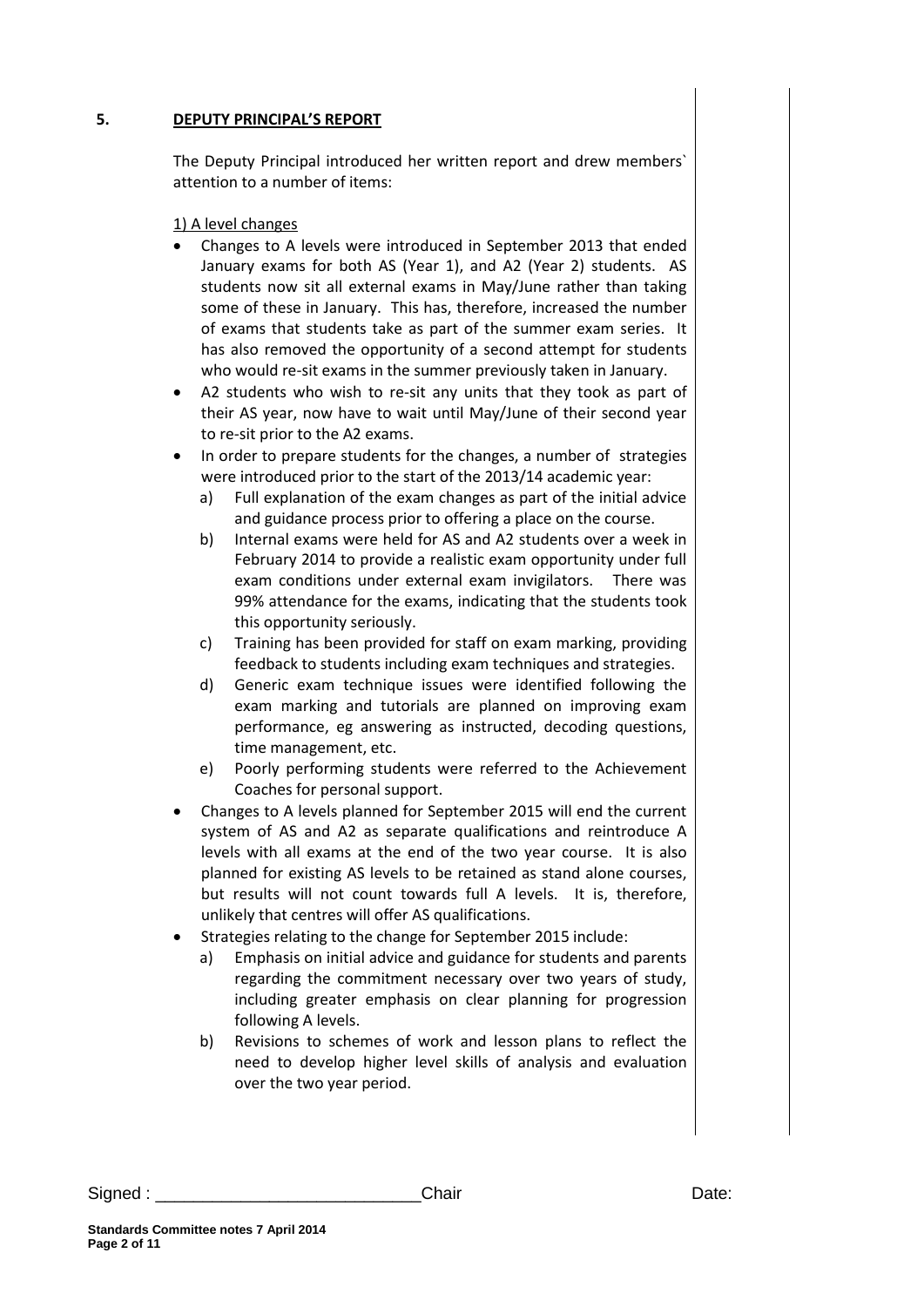- c) Planning appropriate wider learning, including career and progression activities to keep students engaged and support retention.
- d) Internal exams for  $1^{st}$  and  $2^{nd}$  year students under exam conditions to ensure that students are exam ready with follow up procedures in class and tutorials as students will not have external exams until the end of Year 2.

In general discussion it was acknowledged that the build up over exams is quite an issue to address and provides challenges both for students and staff. It was explained that mock exams were undertaken in February rather than January to enable students to get back into the swing of learning and not deter them from returning after the Christmas break. All agreed that 99% attendance at the mock exams shows real student engagement and is very encouraging. Governors were given assurance that the A level team are well prepared for the proposed changes.

## 2) External Mini Inspection/Observations

As previously advised, the College has brought in external advice to provide an overview or mini inspection on College areas. All but three areas to date have been reviewed. The external observers have been asked to provide inspection feedback in a supportive manner and this seems to have been well received. Brian Malyan, the Head of Engineering and Transport Skills confirmed that the process had been very helpful for staff and, indeed, staff had all experienced an increase in morale as the observation process seemed to be an accreditation of good performance.

In addition to this, within the Schools of Learning, the Heads of School and Curriculum Managers make observations during the academic year. In order to validate their grading they have each undertaken joint observations with the inspectors. To date, all inspectors have agreed with the suggested grade from the internal observer, which gives real assurance to the College regarding the accuracy of internal observations. The Learning Consultants, who observe sessions with partner providers, have also been involved with the validation process.

## 3) Ofsted - Evaluating Teaching and Learning

Members were advised that in February 2014 Ofsted published a document 'How do Ofsted inspectors evaluate teaching in the further education and skills sector?' The document summary clarifies the approach to making judgements on teaching, learning and assessment in further education and skills inspections. It is made clear in the document that inspectors do not judge a teacher and especially not a lesson overall, by evaluating the performance of the teacher in a lesson or part of a lesson. Inspectors grade the impact of teaching, learning and assessment activities on learners' development of skills, knowledge and understanding. However, Ofsted do award a grade overall for teaching, learning and assessment after observing a learning session where there is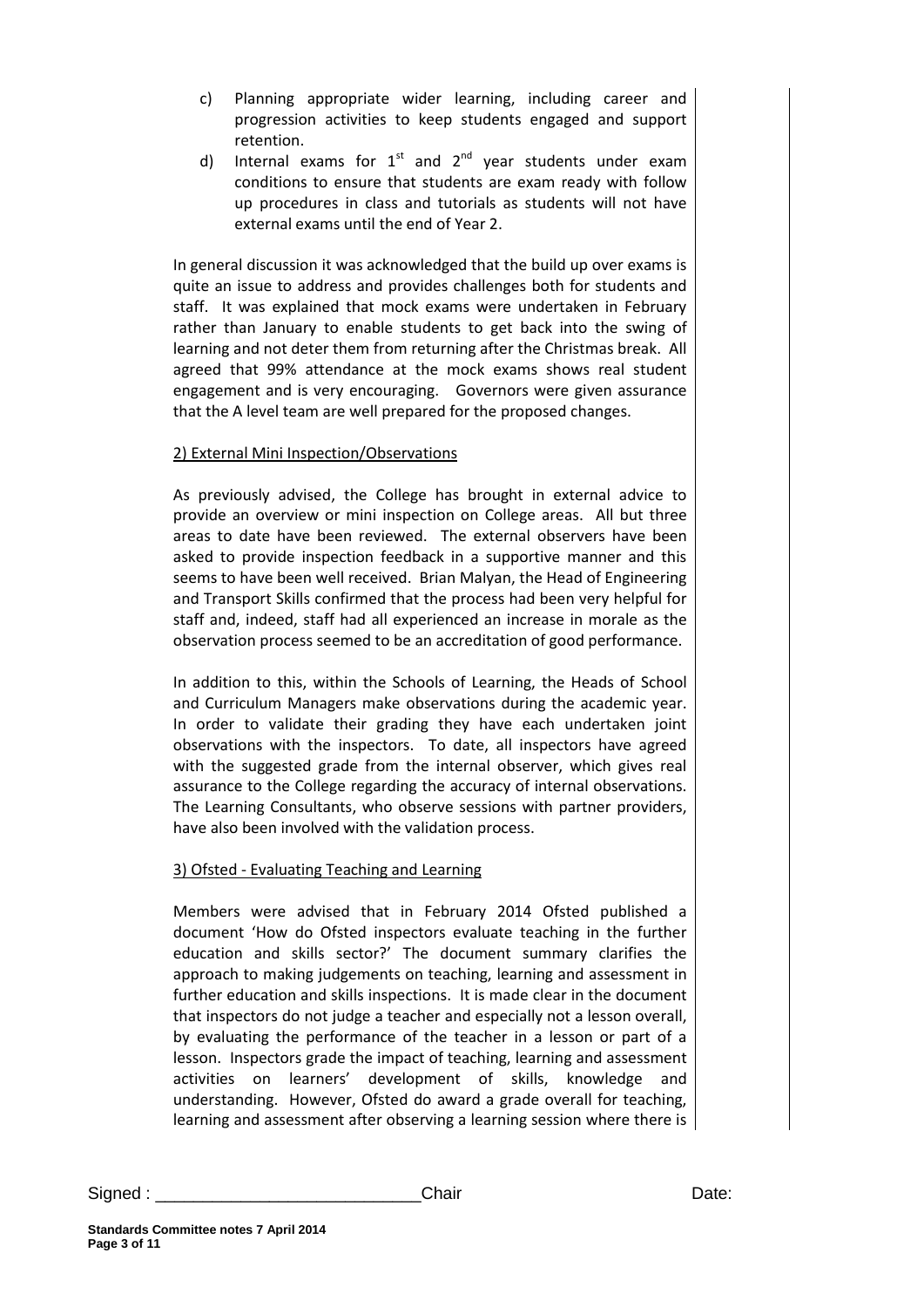sufficient evidence to do so. The Deputy Principal confirmed that the document has been circulated widely within College.

On a point of clarity, it was confirmed that sessions will be graded on an individual basis. This is approximately a 30/40 minute period. Teachers are not graded, but instead it is the learning that is assessed within the sessions. It was confirmed that the College does re-observe any teachers whose session is graded as 3 or 4 to see if the grade was a 'blip' or a general representation of performance. Governors were advised that a graded session is only part of the assessment process as in fact the session is only one hour out of a maximum 800 hours per year that a full time teacher will teach.

It was confirmed that following A level mock exams, feedback is provided on a generic as well as one to one sessions with each student to identify particular areas for improvement. In general discussion, it was acknowledged that the A level changes are going against national trends to date, and the likely impact is a move towards three A levels being the norm. The Deputy Principal raised the point that there is the potential of an impact upon success rates, although this is likely to be a similar pattern in all other FE institutions.

AGREED: to note the update provided.

## **6. QUALITY REPORT**

Elaine Martin introduced this comprehensive report and guided Governors through a number of matters to be specifically considered:

- Page 28 Governors were advised that there is no change in relation to the presentation of this page, but that additional information has been provided which gives context and comparisons. It was noted that in-year performance data based on retention for all long classroom based learning is +1% compared with the same time in the prior year.
- Page 28 table 3 shows the results of the on-programme survey. Members were advised that this is a fairly usual result and provides an opportunity to drill down with students and get to the bottom of any issues to address with the expectation that improvements are seen prior to the exit survey.
- Page 28 table 4 this provides a summary of external verifier reports. It was confirmed that there are no blocked programmes. Ten actions are required following visits, it was confirmed that this is not a concern as the requirements in each are quite small and easily rectified.
- Page 28 table 5 the results of the observations are provided as at 19 March, so in fact the position has moved on. At that time 74% of teaching was observed as good or better. To respond to this CPD and development observations have been put in place.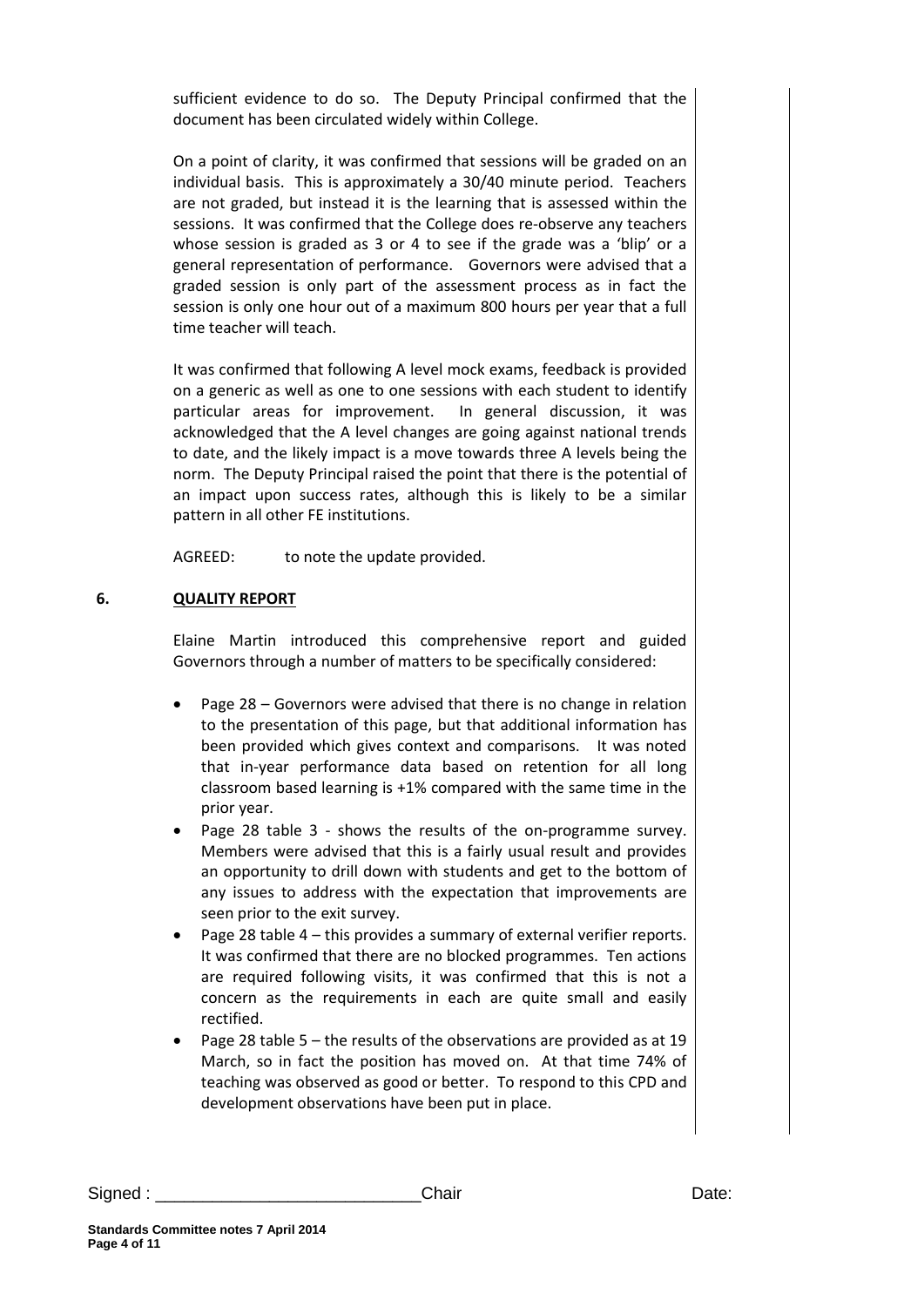|                  |                  | Page $29$ – this page should answer a number of the queries raised in<br>relation to Apprenticeship retention at the last meeting. It was noted<br>that Apprenticeship retention is not recorded in the same way as<br>classroom based learning and that a national based template is<br>utilised.                                                                                                                                                                                                                                                                                                                                                                                             |   |
|------------------|------------------|------------------------------------------------------------------------------------------------------------------------------------------------------------------------------------------------------------------------------------------------------------------------------------------------------------------------------------------------------------------------------------------------------------------------------------------------------------------------------------------------------------------------------------------------------------------------------------------------------------------------------------------------------------------------------------------------|---|
|                  |                  | In relation to the red RAG rated items on page 29 and 30, all are to do<br>with the same issue of timeliness. Governors were given assurance<br>that the team are fully aware of the problem and actions needed to<br>address under performance are dealt with in the QIP. It was noted<br>that for Apprentices, the timeliness results can go up or down in-year<br>and therefore the report is only a snapshot of a given point in time.                                                                                                                                                                                                                                                     | ٠ |
|                  |                  | Page 31 - learner surveys are still a work in progress. It was noted<br>that partners, to date, have tended to do their own surveys, which<br>unfortunately has led to a lack of standardised information and an<br>inability to present a College wide picture. Plans are in place to<br>change and address this.                                                                                                                                                                                                                                                                                                                                                                             |   |
| <b>July 2014</b> | Elaine<br>Martin | Page 31 table $11$ - this report now gives prior year comparison. At<br>the next meeting the team will be able to include the national<br>average position too.                                                                                                                                                                                                                                                                                                                                                                                                                                                                                                                                |   |
|                  |                  | Page 32 - this page now provides a separate VWS report.<br>Page 33 - details student volumes, it was acknowledged that they are<br>relatively small for this area.                                                                                                                                                                                                                                                                                                                                                                                                                                                                                                                             | ٠ |
|                  |                  | Page 34 - this information attempts to give parity with classroom-<br>based learning. All acknowledged that observations showing only<br>56% of teaching good or better, was a cause for concern. It was<br>confirmed that the team were working with partners to improve, and<br>this was in the context of a changing landscape.                                                                                                                                                                                                                                                                                                                                                             | ٠ |
|                  |                  | Page 34 - E&D position is positive.<br>Page 35 - this dashboard provides information by College curriculum<br>area and enables the team to develop a building profile.<br>The<br>information provided relates to funded qualifications only and<br>enables Governors to take an overview and health check of each<br>area.                                                                                                                                                                                                                                                                                                                                                                     |   |
|                  |                  | Page $14$ - retention is a key issue at this point of the year and is<br>something that Ofsted are particularly interested in. Potential for 'all<br>enrolments' (being all income streams) including partners in relation<br>to classroom-based learning is positive, with five categories showing a<br>1% improvement, when compared with the same point in the prior<br>Retention for classroom based learning SFA/EFA funding<br>year.<br>qualifications, learner responsive provision, excluding partners for 16-<br>18 long courses with 4183 net starts, is 1% higher than as at the same<br>point in the prior year and all short provision with 5081 net starts is<br>also 1% higher. |   |
|                  |                  | The 19+ functional skills success is an action area within the College<br>QIP and a maximum increase in success of 9% to 81% is feasible<br>based on last year's actual rate of achievement. The overall<br>functional skills predicted success is 86%, a potential 3% increase<br>from 2012/13.                                                                                                                                                                                                                                                                                                                                                                                               |   |
|                  |                  | There are 313 withdrawals compared with 232 at the same point last<br>year, this is 81 more withdrawals in 2013/14. There were, however,                                                                                                                                                                                                                                                                                                                                                                                                                                                                                                                                                       | ٠ |
|                  |                  |                                                                                                                                                                                                                                                                                                                                                                                                                                                                                                                                                                                                                                                                                                |   |

Signed : \_\_\_\_\_\_\_\_\_\_\_\_\_\_\_\_\_\_\_\_\_\_\_\_\_\_\_\_Chair Date: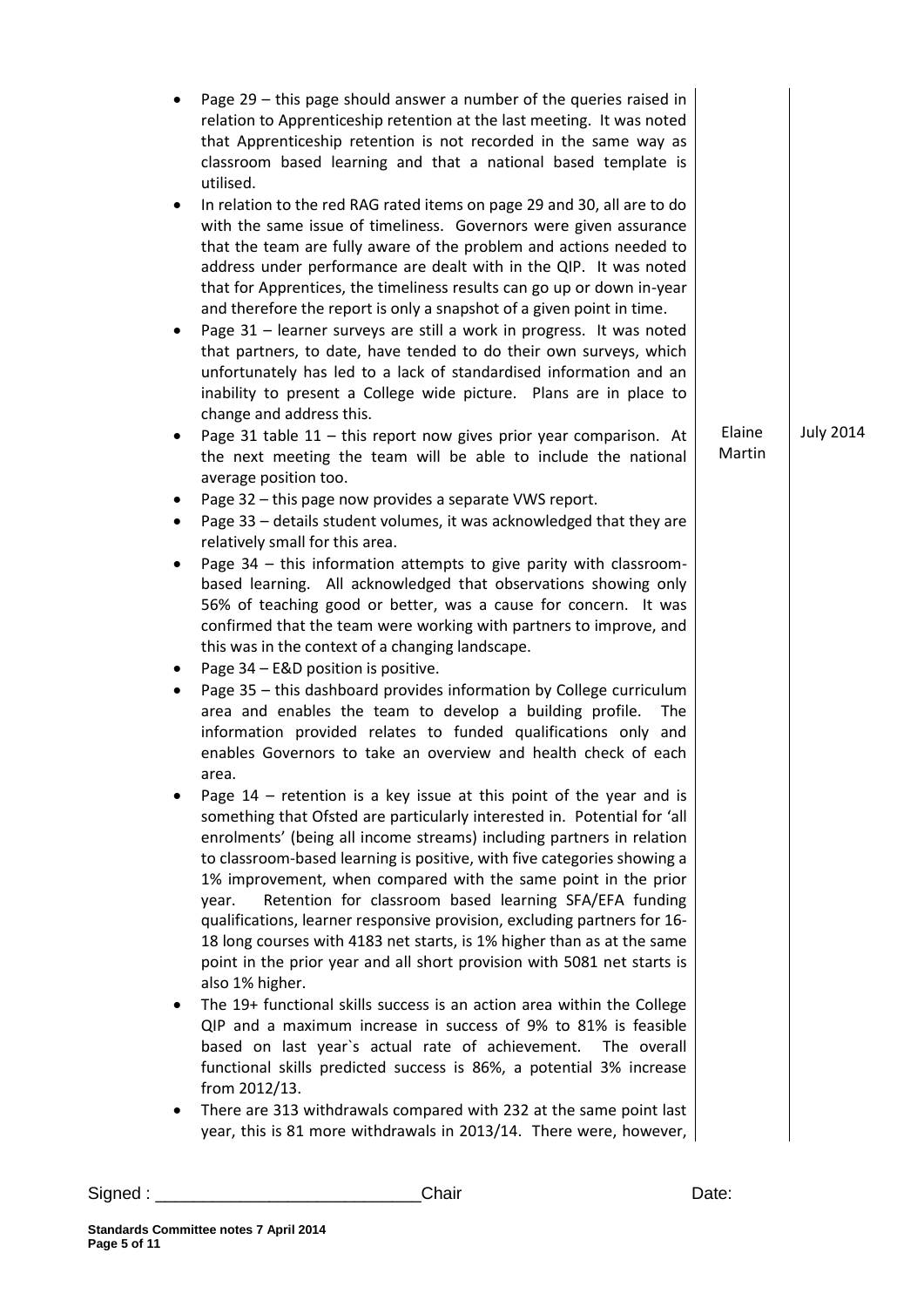| 354 more net starts in 2013/14 than in 2012/13.<br>The pattern of reasons for withdrawal is similar to those in 2012/13,<br>but an increase in the number of withdrawals in the 'other<br>reasons/dropped out' category, which doubled from 44 to 88 in<br>2013/14.<br>Lesson observation - external moderation has been undertaken<br>$\bullet$<br>through the use of associate Ofsted inspectors and the College<br>In total over 200 observations have been<br>Observation Team.<br>completed to date and are still ongoing. The profile is 76% graded<br>good or better. It was confirmed that the grading process internally<br>is very similar to external observers, so as previously indicated gives<br>some reassurance.                                                                                                                                                                                                                                                                                                                                                                                                                                                                                                                                                                                                 |                                      |
|-----------------------------------------------------------------------------------------------------------------------------------------------------------------------------------------------------------------------------------------------------------------------------------------------------------------------------------------------------------------------------------------------------------------------------------------------------------------------------------------------------------------------------------------------------------------------------------------------------------------------------------------------------------------------------------------------------------------------------------------------------------------------------------------------------------------------------------------------------------------------------------------------------------------------------------------------------------------------------------------------------------------------------------------------------------------------------------------------------------------------------------------------------------------------------------------------------------------------------------------------------------------------------------------------------------------------------------|--------------------------------------|
| There is a high level of activity in all areas of the QIP to deliver<br>improvement.<br>Page $17$ – this gives an update on the QIP processes and identifies<br>$\bullet$<br>issues standing out as of concern at this time in the year. Issues are<br>broken down by Schools of Learning, and detail given regarding all<br>areas with retention at a rate of less than 93%. It was confirmed that<br>this information needs to be cross-referenced with the data table<br>that gives the size of each area of provision so that Governors can get<br>a better understanding of materiality.<br>Page 18 - this provides a detailed breakdown of lesson observations.<br>٠<br>It was confirmed that Ofsted are interested in a number of linked<br>factors and not just observations, these include Learner Surveys, CPD,<br>Learning Walks, etc.<br>Page 24 - this gives a summary of partner activity and observations.<br>It was confirmed that the number of observations taken at this point<br>in the year compares equally with the prior year and that a lot of<br>partner observations are done over the summer.<br>Page 41 onwards gives a detailed update of activity in relation to the<br>QIP. The orange text donates changes from the January report and a<br>further update will be provided at the July meeting. | Elaine<br><b>July 2014</b><br>Martin |
| Governors all thanked Elaine Martin for her full report and all<br>acknowledged that a vast amount of work had gone into the detail and<br>the presentation.<br>AGREED:<br>to note the update provided.                                                                                                                                                                                                                                                                                                                                                                                                                                                                                                                                                                                                                                                                                                                                                                                                                                                                                                                                                                                                                                                                                                                           |                                      |
| 7.<br><b>HE UPDATE</b>                                                                                                                                                                                                                                                                                                                                                                                                                                                                                                                                                                                                                                                                                                                                                                                                                                                                                                                                                                                                                                                                                                                                                                                                                                                                                                            |                                      |
| Eleanor Taylor introduced this item and confirmed that the team were<br>trying to pull together a HE dashboard similar to the information<br>presented in the prior report. She confirmed that this was currently a<br>work in progress, but that the aspiration is to present information in a<br>similar format to enable consistency.                                                                                                                                                                                                                                                                                                                                                                                                                                                                                                                                                                                                                                                                                                                                                                                                                                                                                                                                                                                          |                                      |
| Members' attention was drawn to the written report, and a number of<br>updates were provided:                                                                                                                                                                                                                                                                                                                                                                                                                                                                                                                                                                                                                                                                                                                                                                                                                                                                                                                                                                                                                                                                                                                                                                                                                                     |                                      |

Signed : \_\_\_\_\_\_\_\_\_\_\_\_\_\_\_\_\_\_\_\_\_\_\_\_\_\_\_\_Chair Date: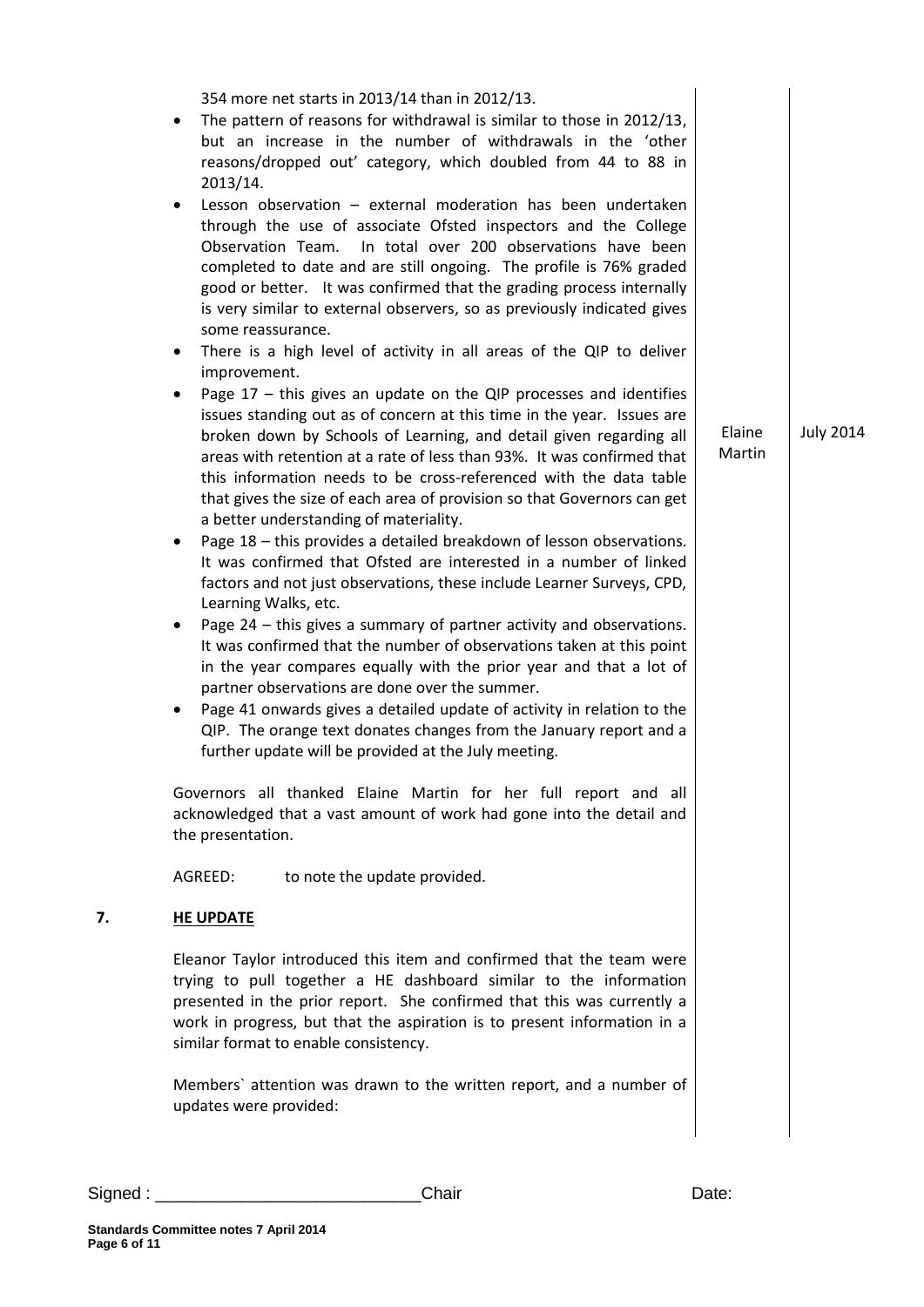|    | Demand – applications for September 2014 now stand at 263. This is<br>+11% on the same point in the prior year. However, there are<br>differences in relation to course area choice. The East Midlands<br>(based upon UCAS reports) has one of the lowest application rates in<br>2014, with an overall increase of only 2%.<br>Offer – the College also now has approval to offer a HND in Health &<br>٠<br>Social Care.<br>Current numbers $-$ the table at page 55 shows the breakdown of<br>$\bullet$<br>students by mode of study and School of Learning. The relatively low<br>numbers of part time students reflects national trends and there are<br>very different patterns within different Schools of Learning.<br>National student survey $2013/14 - a$ lot of work has been done by<br>٠<br>staff to improve the response rate, which currently stands at 75%, the<br>hope is to get to 80% by the end of the survey window.<br>Section 6 onwards reflects discussions at the HE Academic Standards<br>$\bullet$<br>Committee.<br>Generally, retention is down by 3% on the prior year, but there is a<br>$\bullet$<br>favourable comparison with long level 4 courses.<br>In terms of the split between part time and full time studying, it was<br>$\bullet$<br>acknowledged that this was very much influenced by the course<br>offer, for example BPCE which is Business Management, sees a lot of<br>students who are in work and therefore come to College on a part<br>time basis. This is a similar position to PCGE and DTLLS, where there<br>is a requirement to be in service before completion of the course.<br>It was confirmed that the College has seen a shift from part time to full<br>time learning, although this is not in every area, eg, Engineering is based<br>heavily upon day release students and, therefore, has a large part time<br>profile.<br>In general discussion it was acknowledged that retention challenges are<br>faced by both full time and part time students, influencing factors are<br>different for each cohort. |                   |                  |
|----|-------------------------------------------------------------------------------------------------------------------------------------------------------------------------------------------------------------------------------------------------------------------------------------------------------------------------------------------------------------------------------------------------------------------------------------------------------------------------------------------------------------------------------------------------------------------------------------------------------------------------------------------------------------------------------------------------------------------------------------------------------------------------------------------------------------------------------------------------------------------------------------------------------------------------------------------------------------------------------------------------------------------------------------------------------------------------------------------------------------------------------------------------------------------------------------------------------------------------------------------------------------------------------------------------------------------------------------------------------------------------------------------------------------------------------------------------------------------------------------------------------------------------------------------------------------------------------------------------------------------------------------------------------------------------------------------------------------------------------------------------------------------------------------------------------------------------------------------------------------------------------------------------------------------------------------------------------------------------------------------------------------------------------------------------------------------------------|-------------------|------------------|
|    | Members were advised that the QAA HE Review will take place on 8 June<br>2015. It was agreed that at the next meeting there would be a short<br>presentation explaining the methodology changes.                                                                                                                                                                                                                                                                                                                                                                                                                                                                                                                                                                                                                                                                                                                                                                                                                                                                                                                                                                                                                                                                                                                                                                                                                                                                                                                                                                                                                                                                                                                                                                                                                                                                                                                                                                                                                                                                              | Eleanor<br>Taylor | <b>July 2014</b> |
|    | AGREED:<br>to note the update provided.                                                                                                                                                                                                                                                                                                                                                                                                                                                                                                                                                                                                                                                                                                                                                                                                                                                                                                                                                                                                                                                                                                                                                                                                                                                                                                                                                                                                                                                                                                                                                                                                                                                                                                                                                                                                                                                                                                                                                                                                                                       |                   |                  |
| 8. | <b>LEARNER VOICE STRATEGY</b>                                                                                                                                                                                                                                                                                                                                                                                                                                                                                                                                                                                                                                                                                                                                                                                                                                                                                                                                                                                                                                                                                                                                                                                                                                                                                                                                                                                                                                                                                                                                                                                                                                                                                                                                                                                                                                                                                                                                                                                                                                                 |                   |                  |
|    | Paul Rana introduced this item and drew a number of matters to<br>members' attention:                                                                                                                                                                                                                                                                                                                                                                                                                                                                                                                                                                                                                                                                                                                                                                                                                                                                                                                                                                                                                                                                                                                                                                                                                                                                                                                                                                                                                                                                                                                                                                                                                                                                                                                                                                                                                                                                                                                                                                                         |                   |                  |
|    | The participation rate for the national learner survey was up by 69.4%<br>from the 2011/12 rate (this is 8% who completed the survey in<br>2011/12 and 8.3% in 2012/13).<br>The overall College score for the national learner survey was down to<br>٠<br>8.4 in 2012/13 compared to 8.6 in 2011/12 (the maximum score                                                                                                                                                                                                                                                                                                                                                                                                                                                                                                                                                                                                                                                                                                                                                                                                                                                                                                                                                                                                                                                                                                                                                                                                                                                                                                                                                                                                                                                                                                                                                                                                                                                                                                                                                        |                   |                  |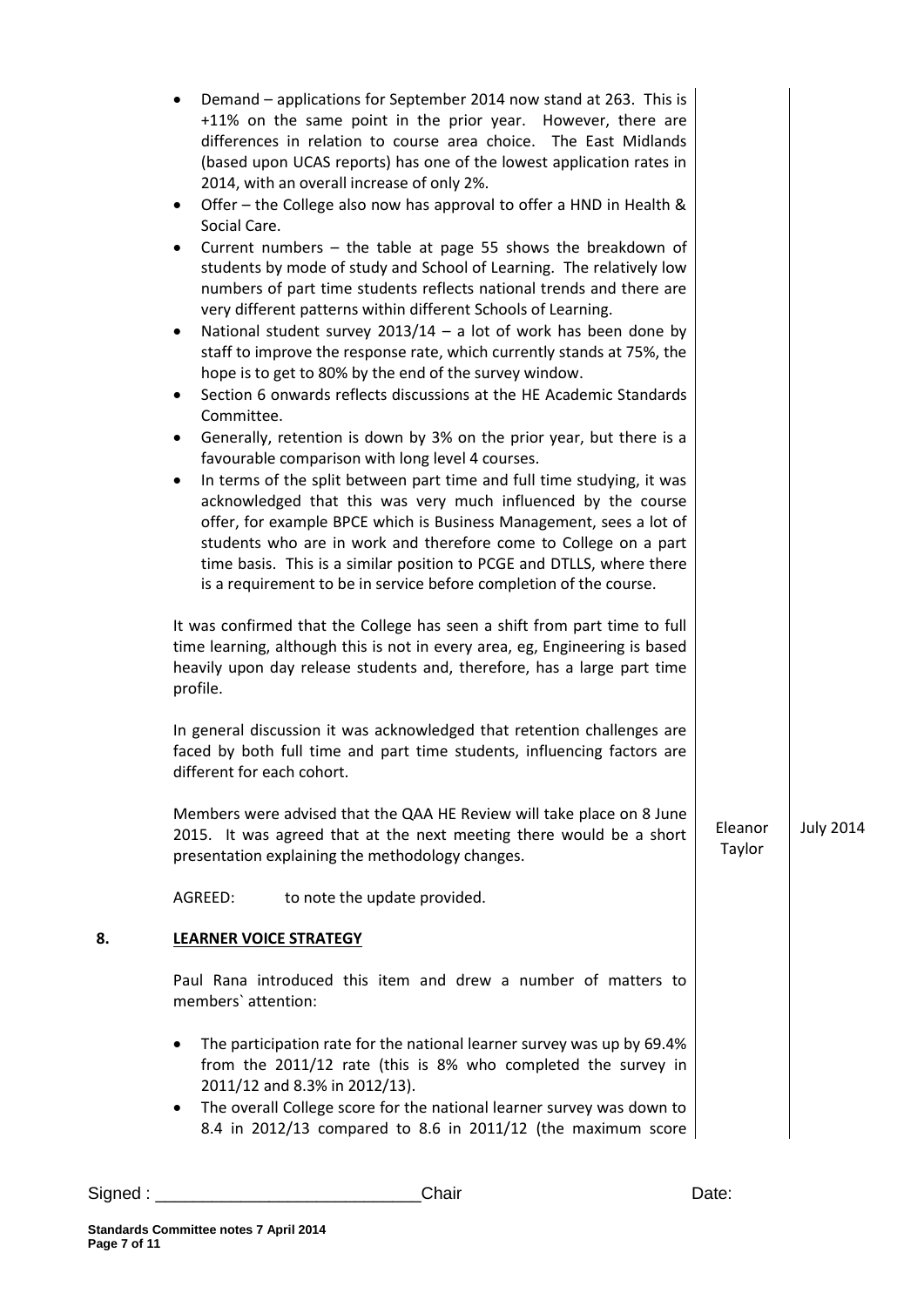being 10). It was explained that the new build and the disruption may have led to this decline.

- Learner Voice activity in the College has continued to diversify and expand.
- In comparison with other 157 Group colleges, the College`s overall score of 8.4 compares quite favourably. It is on par with Blackpool & Fylde College and Chichester, who are both rated as outstanding in recent Ofsted inspections. Only two colleges from the 157 Group currently rated as outstanding are above the College average score of 8.4, six others are on the same overall score or below.
- Learners are now represented on the Safeguarding Steering Group and will be represented on the Healthy College Steering Group from the next meeting in May. Learners will help, for example, by reviewing materials developed for e-safety and financial safety tutorials.
- Specialist user groups for vulnerable learners have continued this year. For the LGBT Group, work has been undertaken for learners to keep in touch and support each other in a way they feel most comfortable with and can retain anonymity.
- Clubs and Societies were launched in January 2014, currently include a Book Club, Chess Club, Chocolate Society, 5-aside football, Gardening Society, Ladies football, mixed basketball, Tea Society and volunteering/enterprise/fundraising society.
- Also now established are some debate sessions, with the intention of widening potential participation in these areas.

AGREED: to note the update provided.

## **9. SAFEGUARDING UPDATE**

The Deputy Principal introduced her written report and drew specific items out for information:

- The Safeguarding Steering Group met in March 2014. The key focus for the Group continues to be to ensure that all legislative requirements are in place and the safeguarding procedure continues to develop and be embedded throughout College delivered provision, VWS and partner provision.
- Potentially at risk vulnerable students work with this group of students has continued and there are currently 301 students on programme within the identified groups. The students continue to receive a level of support appropriate to their individual needs. The level of support may increase or decrease during the term, depending upon their situation at the time. The lowest retention rate in relation to this Group is individuals who have cautions, reprimands or warnings. This is similar to the position in the prior year and is something that the College is working on as a concern.
- There is a significant increase in the number of young carers who have been identified. The College now holds the Young Carers Quality Standards Award and this has been promoted with external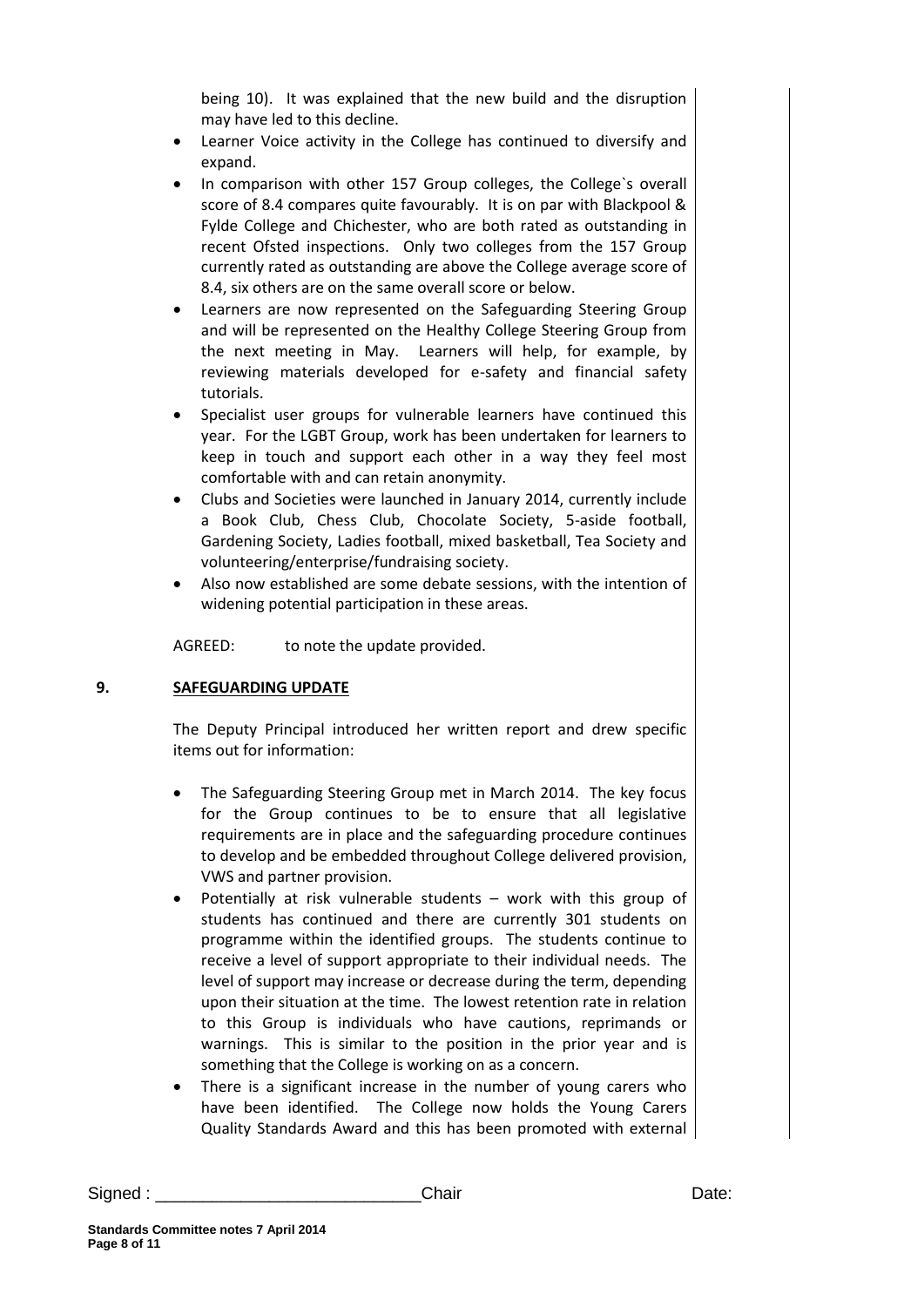agencies. It is reasonable to assume that this has had an impact on the size of the young carers` cohort.

 Safeguarding Development Plan 2013/14 – as part of the discussion on progress for the plan a further area for development was identified as part of the e-safety stream. A focus on financial safety is being developed together with resource materials to ensure that students are aware of online threats to their financial situation.

Progress against each aspect of the development plan is provided for Governors and annotated in the document at appendix a.

In relation to the data tables at page 66, College provision shows a quite similar position to the prior year. The number of partner incidents has increased. However, review shows that there are different issues with different partners, and there are no themes causing concern. It was felt that as there are more mature students with partners, it is likely that there are less incidents.

In general discussion members were advised that the Local Authority issues warnings to staff regarding scams that are known. It was agreed that the Deputy Principal would liaise with Kate Allsop outside the meeting to try and link in to Local Authority notifications. In addition to this it was agreed that discussions with the College IT Team could take place to see if they could help to support and improve this initiative.

AGREED: to note the update provided.

#### **10. DESTINATIONS REPORT – ACTUAL**

Elaine Martin introduced this item and confirmed that being able to accurately record actual destinations is becoming an increasingly important national issue, a number of points were brought specifically to members` attention:

- Student progression from West Nottinghamshire College with a trend around 95% is very strong, with overall positive outcomes (where known) for students within scope of the survey.
- The highest proportion of students (43.3%) progressed on to another course at West Nottinghamshire College, which is a decline of 7.9% from 2011/12. However, 84 more students have progressed into higher education, both at the College and elsewhere.
- The number of students progressing to full time and part time employment has increased by 81 from 2011/12.
- 76 more students have gained employment or enhanced career prospects, this is the highest level over the past three years.
- Analysis of actual positive outcomes for each School of Learning at page 80, table 4 shows that all Schools of Learning have healthy progression. The data shows very similar comparisons between 16- 18 and 19+, male and female and white British and other ethnicity destinations. However, worthy of note, 4% more females (219

DP April 2014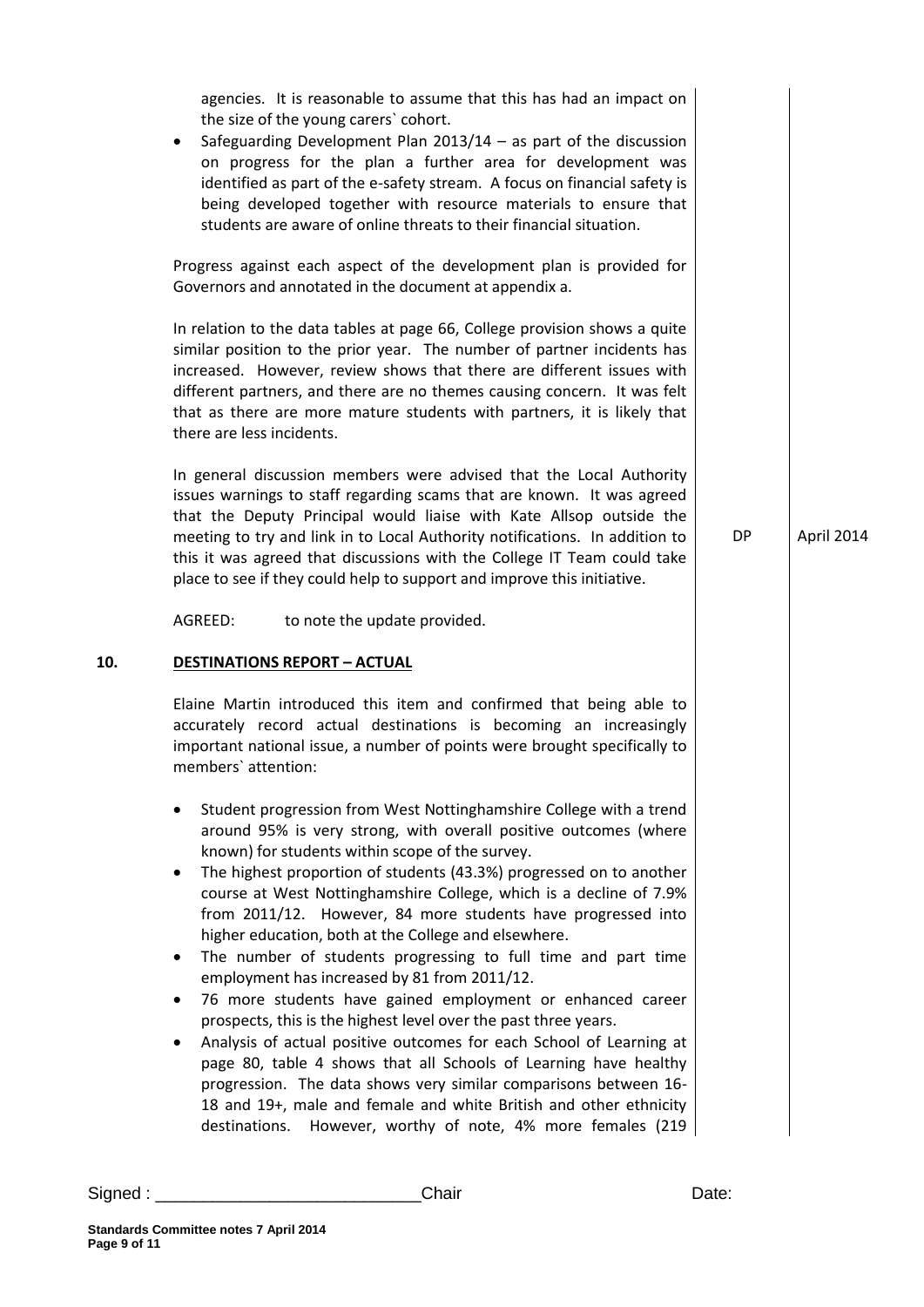females compared to 134 males) go on to higher education elsewhere. More males go into full time employment (173 compared to 117 females), which is a 5% difference. Systems are being developed and implemented currently to more accurately capture student destinations for the leavers during 2013/14. This is in response to greater national and local interest in establishing an understanding of what students move on to do after leaving College, including whether or not their destinations are course related. This new process is also designed to bring independence from the role of the tutor and to formally follow up after a reasonable period of time after the student has left. The College is piloting the structure of the survey processed through telephone follow-ups for learners who left in 2012/13. 200 full time students will be contacted from a representative learner profile. This survey will take place between April and June 2014 and will enable the College to gather a deeper understanding of learner destinations and their contribution to the local and wider economy and will enable the College to extrapolate and draw conclusions. It was confirmed that an outcomes report on this pilot process will be provided at the July meeting. In relation to full time students, as a matter of good practice, intended destinations will continue to be collected by tutors as students prepare to leave the College and recorded in ProMonitor. This triggers discussion about a student`s next steps and signposting to appropriate exit guidance should this be required. The proposed new process for 2013/14 will be triggered four months after a student leaves College and allowing time to maximise data collection and analysis, reports will be generated in the March in the year after the student has left the College. This will become the operational and reporting cycle in future years and will enable year on year comparisons to be made. Employer responsive provision  $-$  destinations data is starting to be collected for Apprentices and workplace learners, this information is being captured at point of exit from their qualification using existing modified College systems by both electronic and paper base. The College has not historically formally engaged in such activity. The data will enable the College to determine whether leavers remain in employment and if their career and economic status has improved. This is a development process and is intended to integrate with other systems that the College currently operates to create a holistic view of destinations, including employer as well as Learner views. Higher education applicants by gender  $-$  in total there were 446 applications made for 2013/14 UCAS entry. Of those, 61.9% were made by females, and 38.1% by males. HE applicants not placed or withdrew their application  $-$  in total 29.4% of applicants were not placed or withdrew their application. 30.4% of female applicants were not placed and 27.7% of male applicants. Top 10 most popular subject areas were noted at table 7.3. Elaine Martin July 2014

Signed : \_\_\_\_\_\_\_\_\_\_\_\_\_\_\_\_\_\_\_\_\_\_\_\_\_\_\_\_Chair Date: